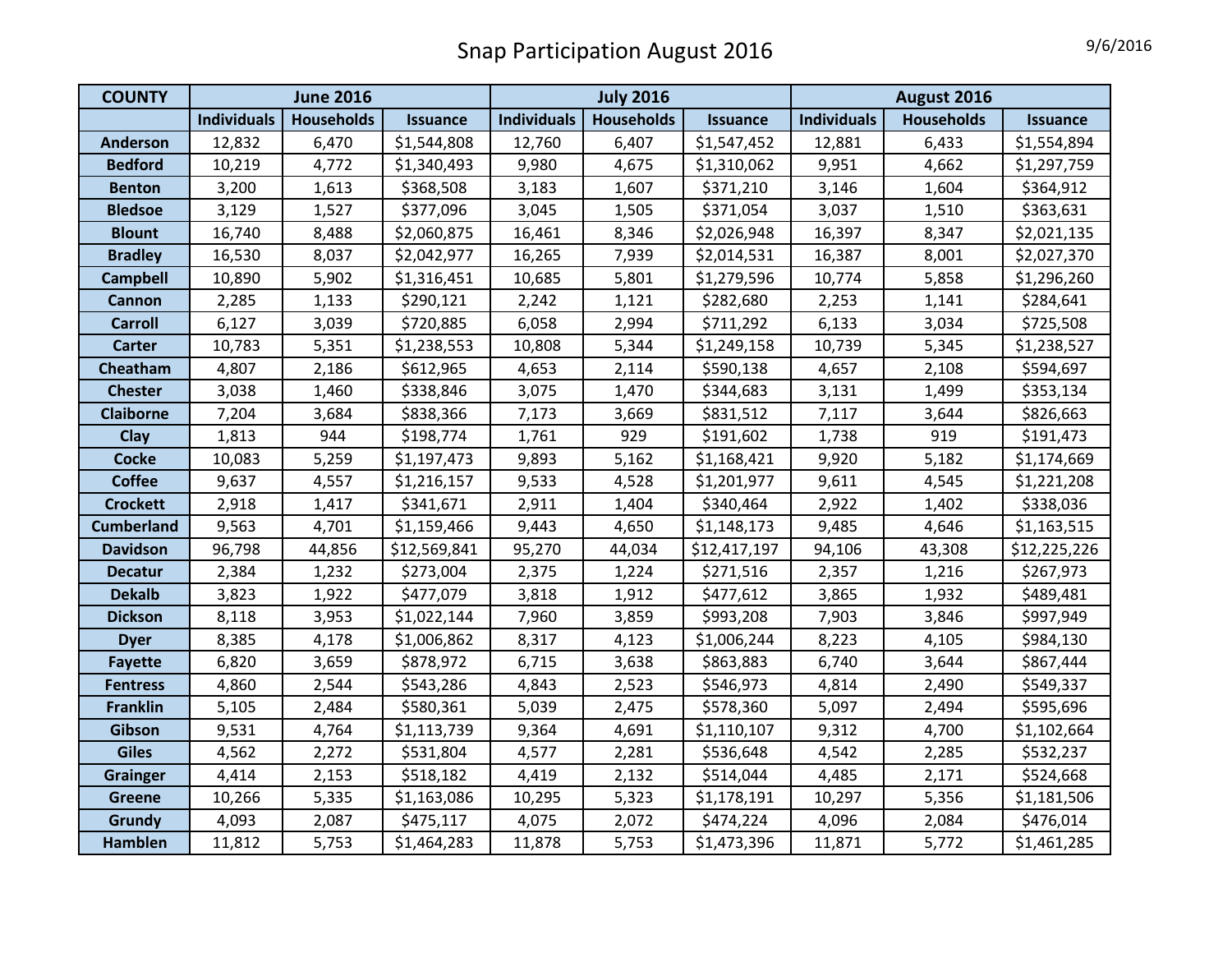|                   | <b>June 2016</b>   |                   |                 | <b>July 2016</b>   |                   |                 | August 2016        |                   |                 |
|-------------------|--------------------|-------------------|-----------------|--------------------|-------------------|-----------------|--------------------|-------------------|-----------------|
| <b>COUNTY</b>     | <b>Individuals</b> | <b>Households</b> | <b>Issuance</b> | <b>Individuals</b> | <b>Households</b> | <b>Issuance</b> | <b>Individuals</b> | <b>Households</b> | <b>Issuance</b> |
| <b>Hamilton</b>   | 51,226             | 26,051            | \$6,655,163     | 50,542             | 25,720            | \$6,578,555     | 50,996             | 25,944            | \$6,614,951     |
| <b>Hancock</b>    | 2,518              | 1,325             | \$287,198       | 2,527              | 1,330             | \$290,786       | 2,556              | 1,346             | \$294,212       |
| Hardeman          | 5,754              | 2,983             | \$691,694       | 5,717              | 2,945             | \$676,585       | 5,803              | 2,990             | \$694,369       |
| <b>Hardin</b>     | 5,958              | 3,120             | \$692,099       | 5,931              | 3,095             | \$694,869       | 5,920              | 3,088             | \$687,253       |
| <b>Hawkins</b>    | 11,135             | 5,406             | \$1,281,361     | 11,089             | 5,391             | \$1,274,768     | 11,184             | 5,440             | \$1,280,279     |
| Haywood           | 4,895              | 2,590             | \$576,708       | 4,839              | 2,552             | \$571,792       | 4,851              | 2,551             | \$569,117       |
| <b>Henderson</b>  | 5,969              | 3,078             | \$707,887       | 5,862              | 3,024             | \$695,801       | 5,853              | 3,013             | \$702,040       |
| <b>Henry</b>      | 6,757              | 3,308             | \$818,181       | 6,711              | 3,294             | \$821,697       | 6,791              | 3,352             | \$824,913       |
| <b>Hickman</b>    | 5,100              | 2,436             | \$620,402       | 5,070              | 2,422             | \$617,028       | 5,099              | 2,436             | \$620,847       |
| <b>Houston</b>    | 1,402              | 653               | \$162,591       | 1,325              | 625               | \$150,324       | 1,380              | 649               | \$157,736       |
| <b>Humphreys</b>  | 3,041              | 1,415             | \$366,500       | 2,984              | 1,398             | \$358,571       | 3,036              | 1,411             | \$364,079       |
| <b>Jackson</b>    | 2,482              | 1,333             | \$290,630       | 2,460              | 1,318             | \$288,576       | 2,496              | 1,330             | \$292,686       |
| <b>Jefferson</b>  | 8,913              | 4,247             | \$1,045,736     | 8,782              | 4,195             | \$1,031,064     | 8,683              | 4,155             | \$1,023,380     |
| Johnson           | 3,859              | 2,113             | \$437,215       | 3,832              | 2,094             | \$437,327       | 3,806              | 2,082             | \$432,986       |
| <b>Knox</b>       | 55,348             | 27,454            | \$6,778,580     | 54,541             | 27,068            | \$6,691,976     | 54,859             | 27,237            | \$6,718,947     |
| Lake              | 2,041              | 1,123             | \$244,675       | 2,017              | 1,110             | \$245,765       | 2,025              | 1,111             | \$248,352       |
| Lauderdale        | 6,923              | 3,492             | \$845,863       | 6,778              | 3,415             | \$826,236       | 6,927              | 3,497             | \$847,006       |
| <b>Lawrence</b>   | 7,431              | 3,599             | \$871,566       | 7,444              | 3,562             | \$874,971       | 7,431              | 3,558             | \$865,156       |
| <b>Lewis</b>      | 2,362              | 1,141             | \$258,014       | 2,229              | 1,108             | \$248,315       | 2,203              | 1,091             | \$242,960       |
| Lincoln           | 5,442              | 2,501             | \$638,020       | 5,365              | 2,460             | \$624,372       | 5,426              | 2,502             | \$641,038       |
| Loudon            | 6,112              | 2,838             | \$728,584       | 5,963              | 2,792             | \$708,969       | 6,028              | 2,798             | \$715,259       |
| <b>Macon</b>      | 5,683              | 2,637             | \$699,999       | 5,672              | 2,616             | \$691,108       | 5,678              | 2,639             | \$693,417       |
| <b>Madison</b>    | 17,044             | 8,459             | \$2,068,555     | 16,993             | 8,424             | \$2,069,403     | 17,017             | 8,437             | \$2,064,855     |
| <b>Marion</b>     | 5,664              | 2,836             | \$698,522       | 5,587              | 2,782             | \$687,192       | 5,609              | 2,813             | \$694,405       |
| <b>Marshall</b>   | 4,676              | 2,183             | \$555,930       | 4,583              | 2,143             | \$539,813       | 4,617              | 2,162             | \$552,483       |
| <b>Maury</b>      | 12,674             | 6,045             | \$1,542,331     | 12,408             | 5,937             | \$1,518,085     | 12,415             | 5,941             | \$1,511,554     |
| <b>Meigs</b>      | 2,638              | 1,306             | \$320,752       | 2,589              | 1,293             | \$313,194       | 2,607              | 1,300             | \$315,467       |
| <b>Monroe</b>     | 9,276              | 4,457             | \$1,105,175     | 9,175              | 4,399             | \$1,092,852     | 9,174              | 4,374             | \$1,085,825     |
| <b>Montgomery</b> | 22,704             | 10,340            | \$2,829,895     | 22,779             | 10,374            | \$2,871,717     | 23,085             | 10,455            | \$2,908,890     |
| <b>Moore</b>      | 573                | 248               | \$62,185        | 569                | 251               | \$63,365        | 567                | 251               | \$62,326        |
| <b>Morgan</b>     | 4,689              | 2,267             | \$570,922       | 4,612              | 2,247             | \$565,086       | 4,666              | 2,259             | \$564,748       |
| <b>McMinn</b>     | 9,195              | 4,530             | \$1,135,665     | 9,125              | 4,506             | \$1,123,869     | 9,240              | 4,564             | \$1,139,939     |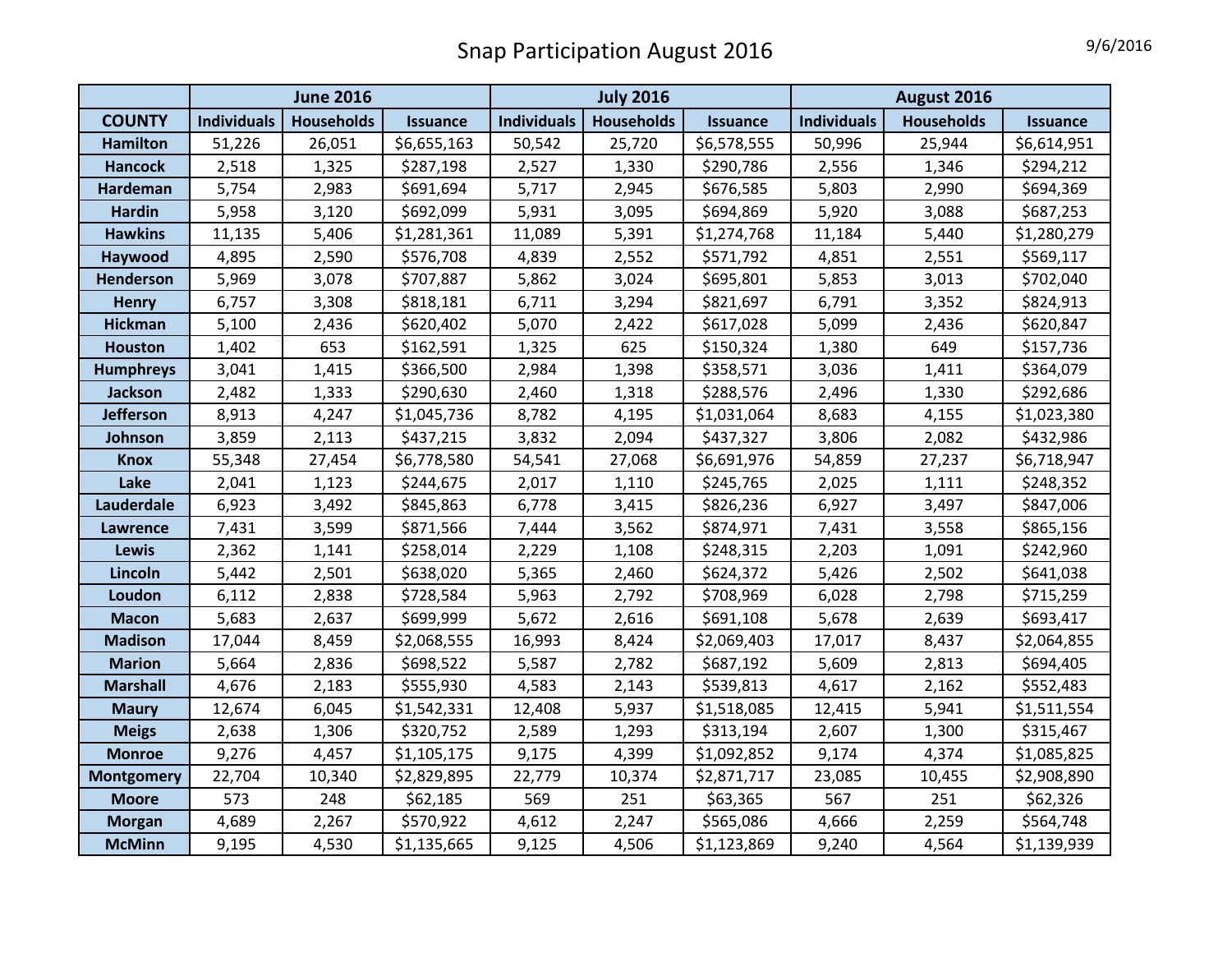| <b>COUNTY</b>     | <b>June 2016</b>   |                   |                 | <b>July 2016</b>   |                   |                 | August 2016        |                   |                 |
|-------------------|--------------------|-------------------|-----------------|--------------------|-------------------|-----------------|--------------------|-------------------|-----------------|
|                   | <b>Individuals</b> | <b>Households</b> | <b>Issuance</b> | <b>Individuals</b> | <b>Households</b> | <b>Issuance</b> | <b>Individuals</b> | <b>Households</b> | <b>Issuance</b> |
| <b>McNairy</b>    | 6,068              | 3,145             | \$689,385       | 6,075              | 3,139             | \$695,735       | 6,097              | 3,120             | \$701,701       |
| <b>Obion</b>      | 6,591              | 3,289             | \$768,174       | 6,562              | 3,280             | \$776,865       | 6,653              | 3,312             | \$784,000       |
| <b>Overton</b>    | 3,824              | 1,970             | \$438,420       | 3,780              | 1,963             | \$423,910       | 3,758              | 1,963             | \$428,277       |
| <b>Perry</b>      | 1,660              | 797               | \$196,249       | 1,607              | 792               | \$188,780       | 1,630              | 797               | \$192,730       |
| <b>Pickett</b>    | 922                | 474               | \$99,693        | 885                | 457               | \$94,900        | 880                | 458               | \$93,189        |
| <b>Polk</b>       | 2,896              | 1,406             | \$320,270       | 2,879              | 1,408             | \$319,483       | 2,884              | 1,410             | \$323,075       |
| Putnam            | 11,996             | 5,931             | \$1,475,372     | 11,795             | 5,849             | \$1,460,556     | 11,693             | 5,813             | \$1,453,522     |
| Rhea              | 7,007              | 3,405             | \$867,132       | 6,880              | 3,347             | \$843,334       | 7,011              | 3,408             | \$862,930       |
| Roane             | 8,774              | 4,345             | \$1,056,723     | 8,656              | 4,309             | \$1,037,463     | 8,739              | 4,336             | \$1,044,745     |
| Robertson         | 9,588              | 4,595             | \$1,236,127     | 9,521              | 4,543             | \$1,234,149     | 9,435              | 4,507             | \$1,215,782     |
| <b>Rutherford</b> | 30,191             | 13,326            | \$3,865,947     | 29,736             | 13,076            | \$3,802,761     | 29,906             | 13,108            | \$3,867,106     |
| <b>Scott</b>      | 6,954              | 3,460             | \$801,065       | 6,880              | 3,443             | \$789,565       | 6,955              | 3,469             | \$796,864       |
| Sequatchie        | 3,376              | 1,643             | \$414,847       | 3,322              | 1,631             | \$408,083       | 3,287              | 1,616             | \$405,379       |
| <b>Sevier</b>     | 13,153             | 6,160             | \$1,509,479     | 12,706             | 6,001             | \$1,465,002     | 12,697             | 5,956             | \$1,457,597     |
| <b>Shelby</b>     | 228,625            | 110,713           | \$30,958,351    | 227,547            | 110,105           | \$30,873,965    | 228,778            | 110,930           | \$31,141,520    |
| <b>Smith</b>      | 3,185              | 1,533             | \$391,915       | 3,181              | 1,542             | \$395,301       | 3,177              | 1,532             | \$394,596       |
| <b>Stewart</b>    | 2,178              | 1,007             | \$246,331       | 2,185              | 999               | \$244,186       | 2,187              | 1,001             | \$246,957       |
| <b>Sullivan</b>   | 26,618             | 13,397            | \$3,174,182     | 26,588             | 13,347            | \$3,173,815     | 26,638             | 13,350            | \$3,179,639     |
| <b>Sumner</b>     | 18,507             | 8,257             | \$2,314,549     | 18,084             | 8,110             | \$2,264,130     | 17,836             | 8,013             | \$2,237,806     |
| <b>Tipton</b>     | 11,502             | 5,551             | \$1,464,754     | 11,373             | 5,507             | \$1,449,317     | 11,356             | 5,513             | \$1,438,838     |
| <b>Trousdale</b>  | 1,603              | 775               | \$195,527       | 1,599              | 764               | \$192,089       | 1,616              | 776               | \$199,031       |
| <b>Unicoi</b>     | 3,183              | 1,663             | \$357,564       | 3,136              | 1,632             | \$349,559       | 3,140              | 1,644             | \$350,345       |
| <b>Union</b>      | 4,726              | 2,195             | \$541,661       | 4,576              | 2,135             | \$528,801       | 4,603              | 2,146             | \$535,670       |
| <b>Van Buren</b>  | 1,065              | 517               | \$115,705       | 1,070              | 513               | \$118,559       | 1,081              | 510               | \$119,061       |
| Warren            | 8,370              | 3,974             | \$1,036,946     | 8,183              | 3,915             | \$1,004,177     | 8,233              | 3,948             | \$1,018,691     |
| Washington        | 18,666             | 9,795             | \$2,293,429     | 18,399             | 9,691             | \$2,273,584     | 18,540             | 9,760             | \$2,292,744     |
| Wayne             | 2,668              | 1,334             | \$298,288       | 2,638              | 1,323             | \$293,779       | 2,628              | 1,311             | \$290,971       |
| <b>Weakley</b>    | 6,316              | 3,295             | \$738,539       | 6,335              | 3,313             | \$744,587       | 6,362              | 3,339             | \$758,448       |
| White             | 5,121              | 2,435             | \$606,633       | 5,029              | 2,410             | \$588,008       | 5,095              | 2,425             | \$606,566       |
| Williamson        | 5,387              | 2,421             | \$650,524       | 5,225              | 2,356             | \$628,915       | 5,100              | 2,318             | \$620,103       |
| Wilson            | 11,671             | 5,515             | \$1,502,006     | 11,476             | 5,425             | \$1,480,116     | 11,463             | 5,386             | \$1,481,202     |